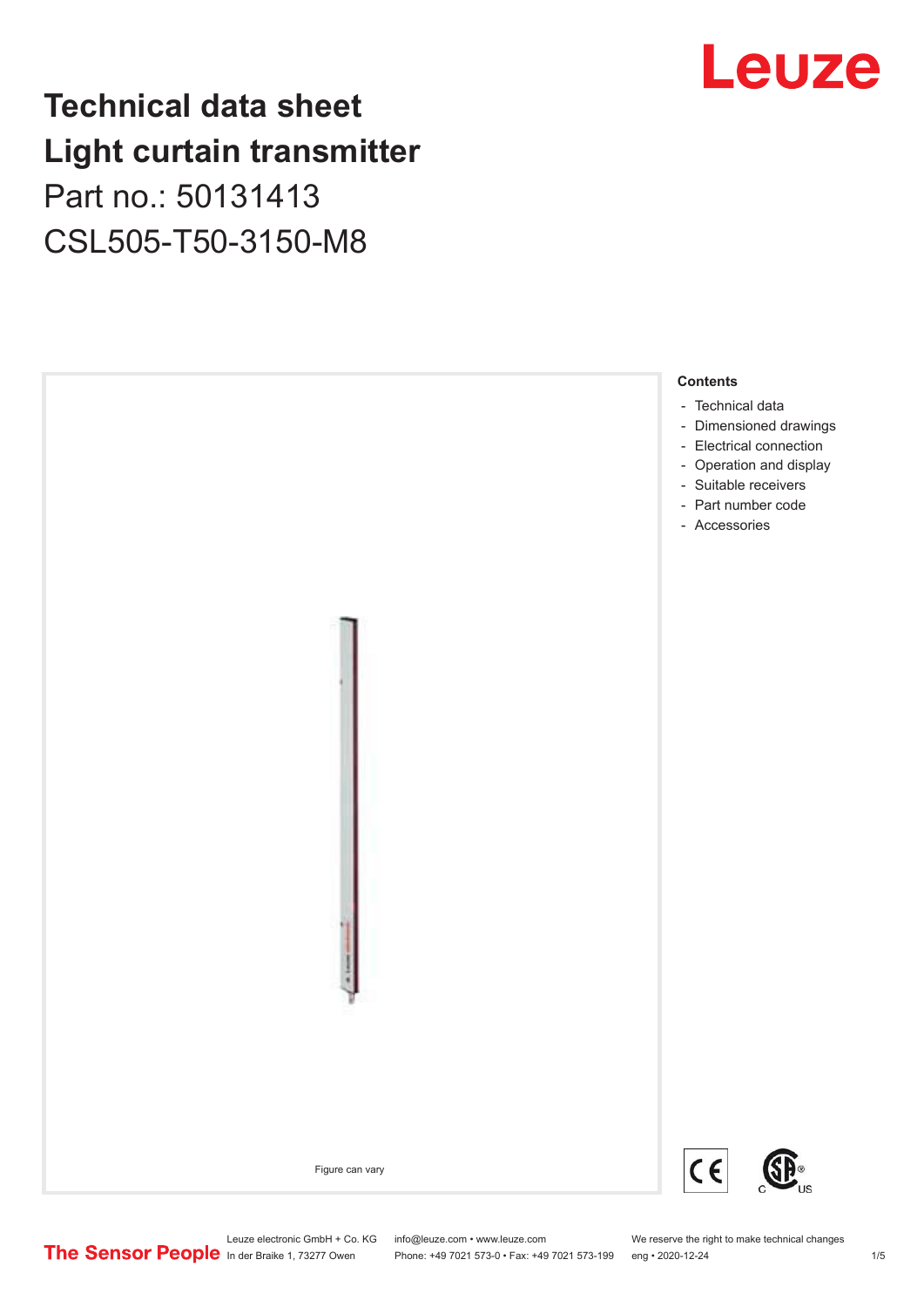#### <span id="page-1-0"></span>**Technical data**

# Leuze

| <b>Basic data</b>                                 |                              |  |
|---------------------------------------------------|------------------------------|--|
| <b>Series</b>                                     | 505                          |  |
| <b>Operating principle</b>                        | Throughbeam principle        |  |
| Device type                                       | Transmitter                  |  |
| <b>Application</b>                                | Precise object detection     |  |
|                                                   |                              |  |
| <b>Special version</b>                            |                              |  |
| <b>Special version</b>                            | Crossed-beam scanning        |  |
|                                                   | Diagonal-beam scanning       |  |
|                                                   | Parallel-beam scanning       |  |
|                                                   |                              |  |
| <b>Optical data</b>                               |                              |  |
| <b>Operating range</b>                            | Guaranteed operating range   |  |
| <b>Operating range</b>                            | 0.35m                        |  |
| <b>Measurement field length</b>                   | 3.150 mm                     |  |
| Number of beams                                   | 64 Piece(s)                  |  |
| Beam spacing                                      | 50 mm                        |  |
| <b>Light source</b>                               | LED, Infrared                |  |
| <b>LED light wavelength</b>                       | 860 nm                       |  |
| <b>Measurement data</b>                           |                              |  |
|                                                   |                              |  |
| Minimum object diameter                           | 52.5 mm                      |  |
| <b>Electrical data</b>                            |                              |  |
|                                                   |                              |  |
| <b>Protective circuit</b>                         | Inductive protection         |  |
|                                                   | Polarity reversal protection |  |
|                                                   | Short circuit protected      |  |
|                                                   |                              |  |
| Performance data<br>Supply voltage U <sub>B</sub> | 18  30 V, DC                 |  |
|                                                   |                              |  |
| <b>Connection</b>                                 |                              |  |
| <b>Number of connections</b>                      | 1 Piece(s)                   |  |
|                                                   |                              |  |
| <b>Connection 1</b>                               |                              |  |
| <b>Function</b>                                   | Deactivation input           |  |
|                                                   | Voltage supply               |  |
| <b>Type of connection</b>                         | Connector                    |  |
| <b>Thread size</b>                                | M8                           |  |
| <b>Type</b>                                       | Male                         |  |
| <b>Material</b>                                   | Metal                        |  |
| No. of pins                                       | 4-pin                        |  |

| <b>Mechanical data</b>         |                          |  |  |
|--------------------------------|--------------------------|--|--|
| Design                         | Cubic                    |  |  |
| Dimension (W x H x L)          | 10 mm x 3,230 mm x 27 mm |  |  |
| <b>Housing material</b>        | Metal                    |  |  |
| <b>Metal housing</b>           | Aluminum                 |  |  |
| Lens cover material            | Plastic                  |  |  |
| <b>Housing color</b>           | Silver                   |  |  |
| Type of fastening              | Through-hole mounting    |  |  |
| <b>Operation and display</b>   |                          |  |  |
| Type of display                | LED                      |  |  |
| <b>Number of LEDs</b>          | 1 Piece(s)               |  |  |
| Type of configuration          | Software                 |  |  |
|                                | Via pin assignment       |  |  |
| <b>Environmental data</b>      |                          |  |  |
| Ambient temperature, operation | $-30$ 50 °C              |  |  |
| Ambient temperature, storage   | $-40$ 65 °C              |  |  |
| <b>Certifications</b>          |                          |  |  |
| Degree of protection           | IP 65                    |  |  |
| <b>Protection class</b>        | III                      |  |  |
| <b>Classification</b>          |                          |  |  |
| <b>Customs tariff number</b>   | 90314990                 |  |  |
| eCl@ss 5.1.4                   | 27270910                 |  |  |
| eCl@ss 8.0                     | 27270910                 |  |  |
| eCl@ss 9.0                     | 27270910                 |  |  |
| eCl@ss 10.0                    | 27270910                 |  |  |
| eCl@ss 11.0                    | 27270910                 |  |  |
| <b>ETIM 5.0</b>                | EC002549                 |  |  |
| <b>ETIM 6.0</b>                | EC002549                 |  |  |
| <b>ETIM 7.0</b>                | EC002549                 |  |  |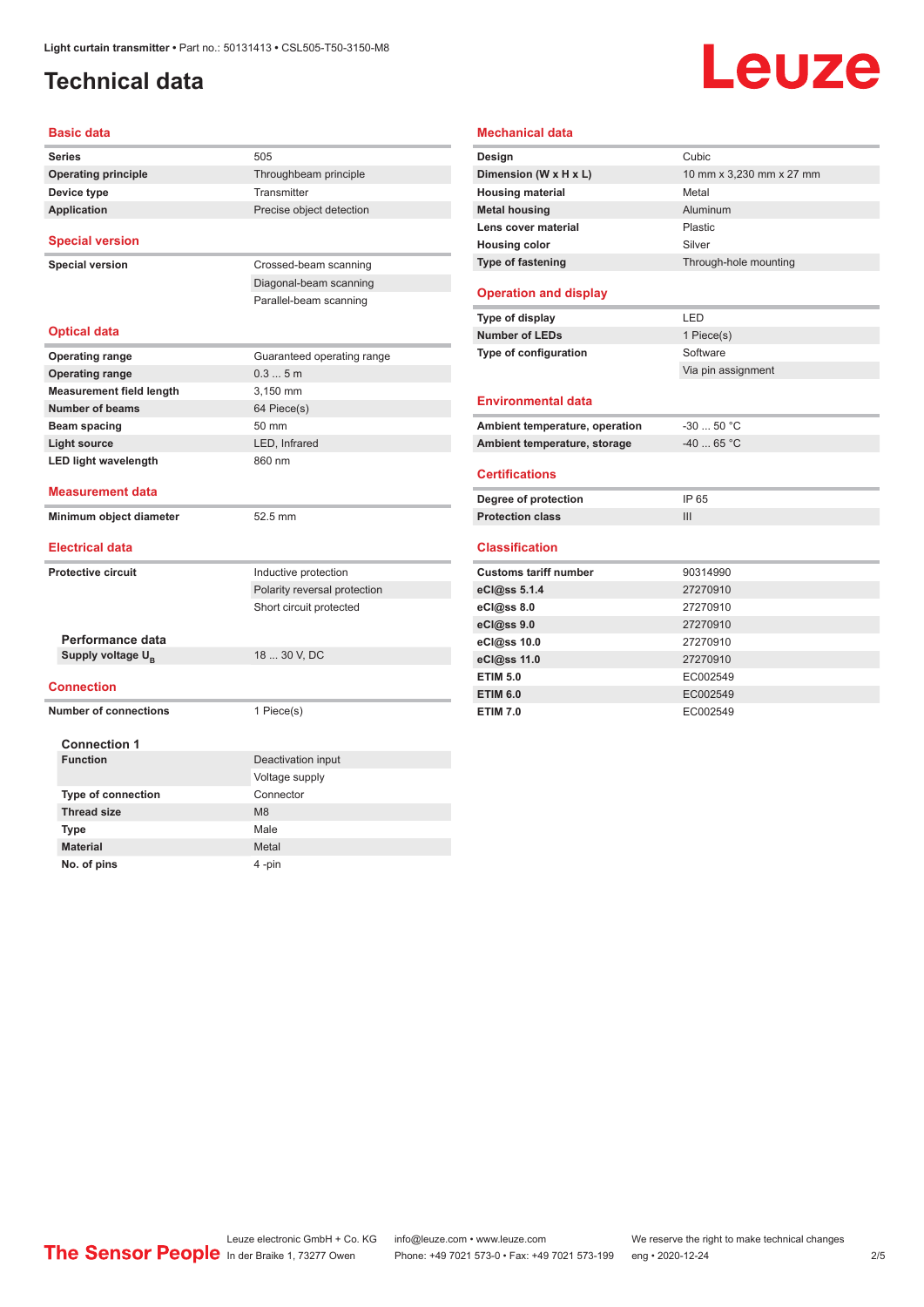#### <span id="page-2-0"></span>**Dimensioned drawings**

All dimensions in millimeters



#### Observe the exact dimensions in the chapter "Technical data, dimensioned drawings" in the operating instructions.

#### **Electrical connection**

**Connection 1**

| <b>Function</b>           | Deactivation input<br>Voltage supply |
|---------------------------|--------------------------------------|
| <b>Type of connection</b> | Connector                            |
| <b>Thread size</b>        | M <sub>8</sub>                       |
| <b>Type</b>               | Male                                 |
| <b>Material</b>           | Metal                                |
| No. of pins               | $4 - pin$                            |

| Pin            | <b>Pin assignment</b> |  |
|----------------|-----------------------|--|
|                | V+                    |  |
| $\overline{2}$ | n.c.                  |  |
| 3              | GND                   |  |
| $\overline{4}$ | IN <sub>1</sub>       |  |
|                |                       |  |

#### **Operation and display**

|  | <b>)ienlav</b>        | <b>Meaning</b>        |  |
|--|-----------------------|-----------------------|--|
|  | Эff                   | Off                   |  |
|  | Red, continuous light | Operational readiness |  |

Leuze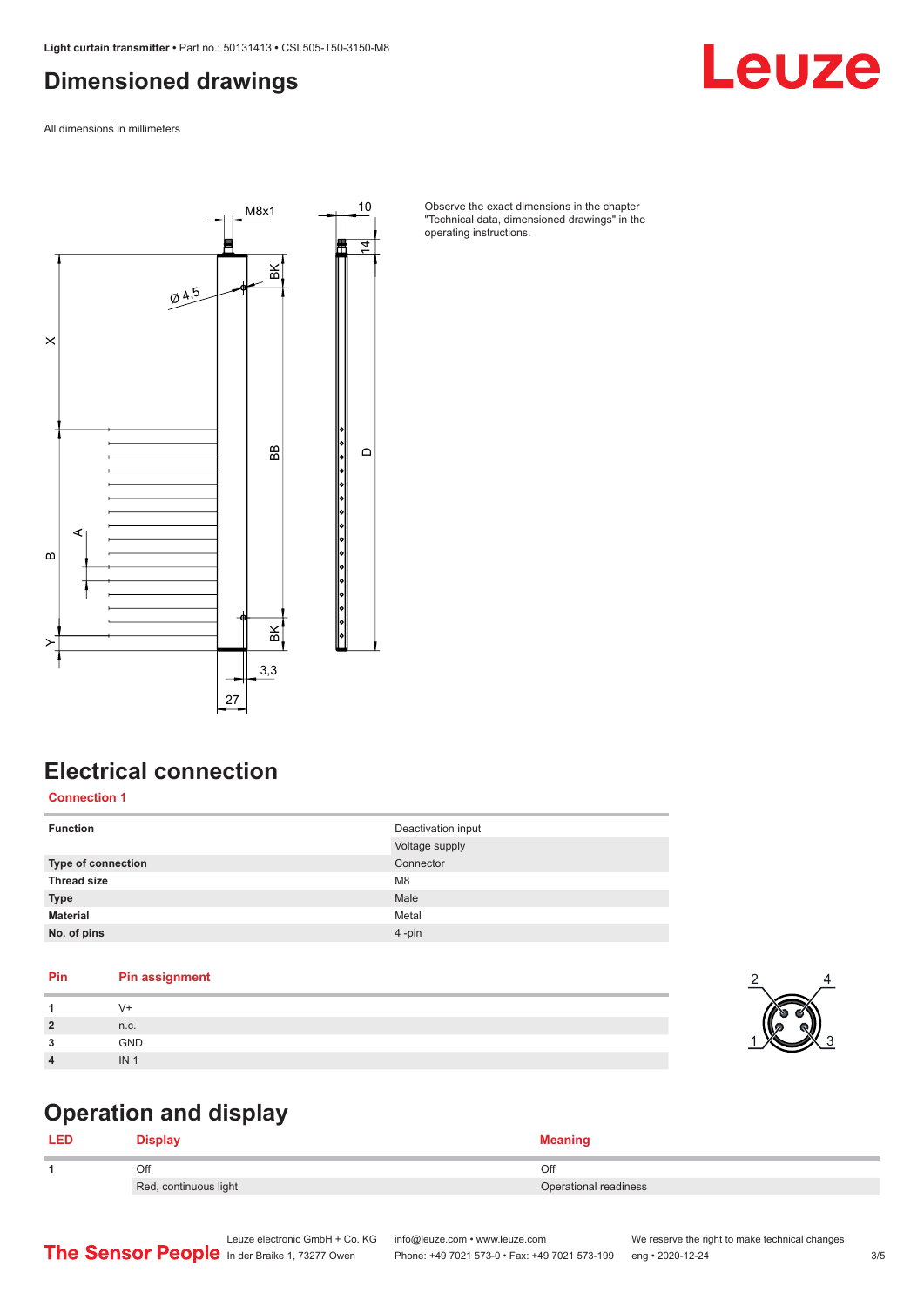#### <span id="page-3-0"></span>**Operation and display**

| <b>LED</b> | <b>Display</b> | <b>Meaning</b> |
|------------|----------------|----------------|
|            | Red, flashing  | Error          |

#### **Suitable receivers**

| Part no. | <b>Designation</b>                 | <b>Article</b>         | <b>Description</b>                                                                                                                                                                                                                                                                                                                           |
|----------|------------------------------------|------------------------|----------------------------------------------------------------------------------------------------------------------------------------------------------------------------------------------------------------------------------------------------------------------------------------------------------------------------------------------|
| 50131357 | CSL505-R50-3150-<br>M <sub>8</sub> | Light curtain receiver | Application: Precise object detection<br>Special version: Parallel-beam scanning, Crossed-beam scanning, Diagonal-<br>beam scanning, Teach input, Warning output<br>Operating range: 0.3  5 m<br>Digital switching outputs: 2 Piece(s)<br>Switching output: Transistor, Push-pull, Light/dark reversible<br>Connection: Connector, M8, 4-pin |

#### **Part number code**

Part designation: **CSL505-XYYY-ZZZZ-AA-BBB**

| X           | <b>Operating principle</b><br>T: transmitter<br>R: receiver                                       |
|-------------|---------------------------------------------------------------------------------------------------|
| <b>YYY</b>  | <b>Beam spacing</b><br>$05:5$ mm<br>12.5: 12.5 mm<br>25:25 mm<br>50:50 mm<br>100: 100 mm          |
| <b>ZZZZ</b> | <b>Measurement field length</b><br>Measurement field length [mm], dependent on beam spacing       |
| AA          | <b>Electrical connection</b><br>M8: M8 connector, 4-pin (plug)                                    |
| <b>Note</b> |                                                                                                   |
|             | Vector A list with all available device types can be found on the Leuze website at www.leuze.com. |

#### **Accessories**

#### Connection technology - Connection cables

|  | Part no. | <b>Designation</b> | <b>Article</b>   | <b>Description</b>                                                                                                                                |
|--|----------|--------------------|------------------|---------------------------------------------------------------------------------------------------------------------------------------------------|
|  | 50130850 | KD U-M8-4A-V1-050  | Connection cable | Connection 1: Connector, M8, Axial, Female, 4-pin<br>Connection 2: Open end<br>Shielded: No<br>Cable length: 5,000 mm<br>Sheathing material: PVC  |
|  | 50130871 | KD U-M8-4W-V1-050  | Connection cable | Connection 1: Connector, M8, Angled, Female, 4-pin<br>Connection 2: Open end<br>Shielded: No<br>Cable length: 5,000 mm<br>Sheathing material: PVC |

**Leuze**